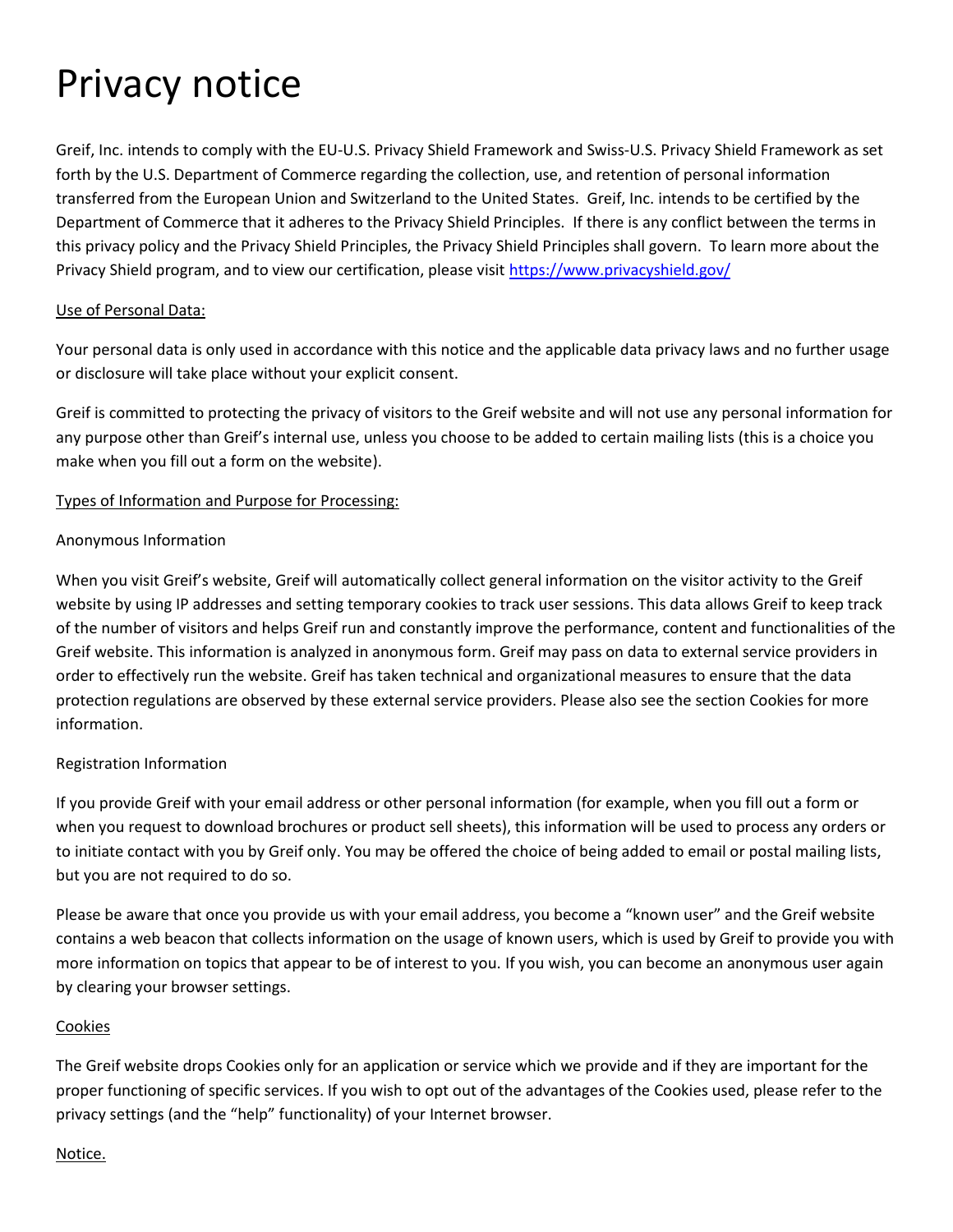Greif will notify you about the purposes for which Greif handles and uses information about you, the types of third parties to which Greif discloses that information, and the choices and means, if any, Greif offers individuals for limiting the use and disclosure of their personal information.

# Choice.

Greif will give you the opportunity to choose (opt-out) whether your personal information will be disclosed to a third party or used for a purpose incompatible with the purpose for which it was originally collected or subsequently authorized by you. For human resources information, Greif will get your affirmative (opt-in) consent if the information is to be disclosed to a third party or used for a purpose other than its original purpose or a purpose authorized subsequently by you.

# Accountability for Onward Transfer (Transfers to Third Parties).

Greif will apply the notice and choice principles above if Greif discloses information to a third party. If Greif transfers information to a third party that is acting as our agent, Greif will require the third party to have adequate privacy protection as is required by the relevant Privacy Shield Principles. With respect to onward transfers, Greif remains liable under the Principles if our agent processes personal information in a manner inconsistent with the Principles, unless Greif proves that it is not responsible for the event giving rise to the damage.

# Data Integrity and Purpose Limitation.

Greif will take reasonable steps to ensure that data is reliable for its intended use, and is accurate, complete, and current. Greif will take precautions to assure the personal information is relevant for the purposes for which it is to be used. In certain situations, Greif may be required to disclose personal data in response to lawful requests by public authorities, including for the purpose of meeting national security or law enforcement requirements.

#### Access.

You may access your personal information that Greif holds, and you may correct, amend, or delete that information where it is inaccurate, except where the burden or expense of providing access would be disproportionate to the privacy risks in question, or where the rights of persons other than you would be violated. To access, correct, or update your personal information, please email us at [LegalCompliance@Greif.com.](mailto:LegalCompliance@Greif.com) Please include "My Personal Information under Privacy Shield" in the subject line.

#### Recourse.

In compliance with the Privacy Shield Principles, Greif commits to resolve complaints about our collection or use of your personal information. European Union and Swiss individuals with Privacy Shield inquiries or complaints regarding our Privacy Shield policy should first contact Greif via e-mail at [DataPrivacyTeam@greif.com.](mailto:DataPrivacyTeam@greif.com) For unresolved Privacy Shield complaints regarding non-human resources information, Greif has committed to refer those complaints to the International Centre for Dispute Resolution, the international division of the American Arbitration Association (ICDR/AAA), an alternative dispute resolution provider located in the United States. If you do not receive timely acknowledgment of your complaint from us, or if we have not resolved your complaint, please contact ICDR/AAA at <http://info.adr.org/safeharbor> for more information or to file a complaint. The services of ICDR/AAA are provided at no cost to you.

With regard to human resources data transferred from the EU and Switzerland in the context of the employment relationship, Greif commit to cooperating with EU data protection authorities (DPAs) and the Swiss Federal Data Protection and Information Commissioner (FDPIC), and complying with the advice given by such authorities.